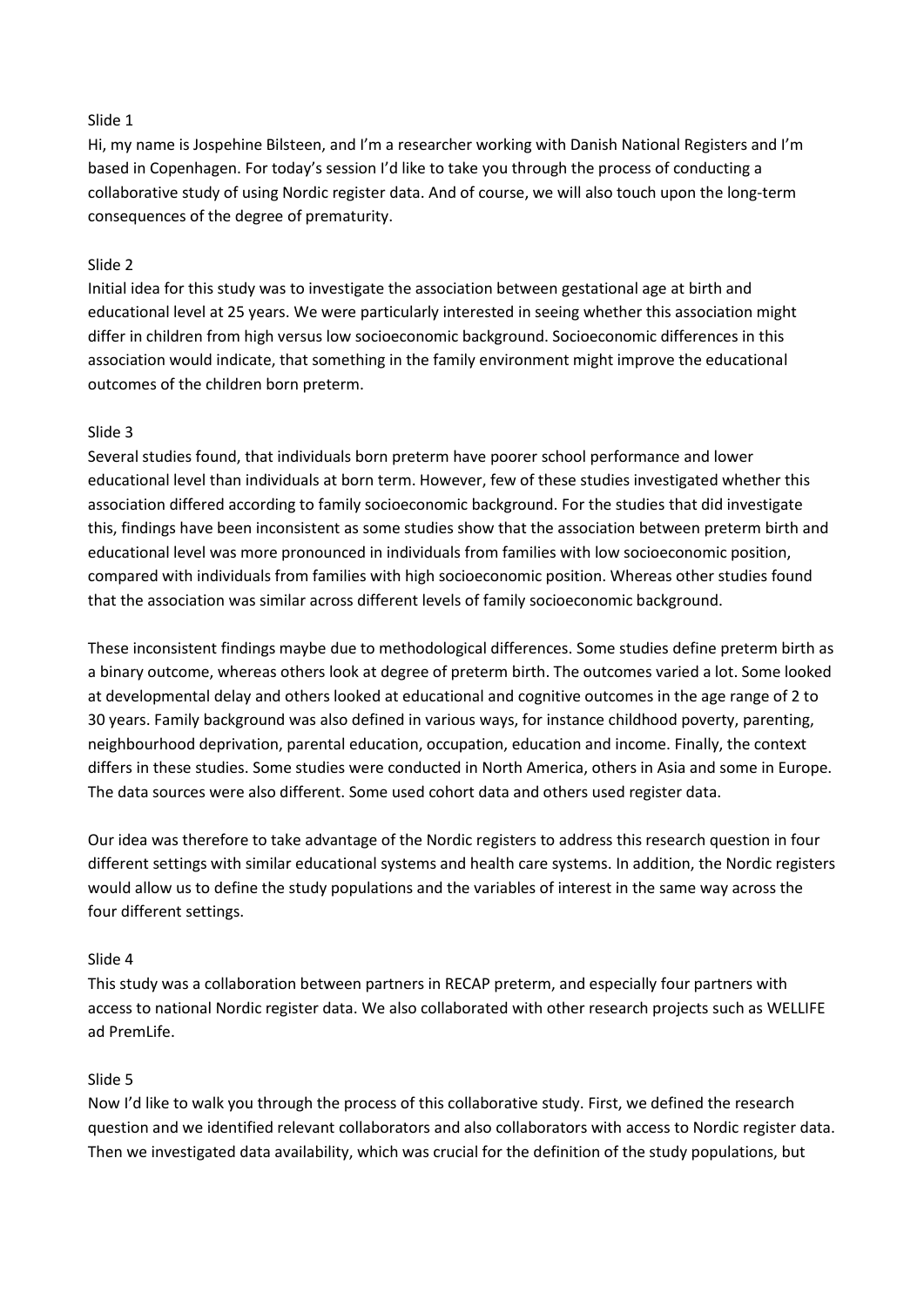also for harmonization of variables of interest. Then we developed statistical methods and statistical code for the analysis that could be shared between countries.

Finally, we conducted the analyses and we merged the findings and received feedback from each country from these findings. In the coming slides I would like to elaborate a bit of some of these steps.

# Slide 6

Each study population included individuals born from 1987, as this was the year when the Finnish Medical Birth Register was established. These individuals were followed up until the age of 25, and the number of individuals in the study population ranged from 200 000 in Finland up to 500 000 in Sweden.

# Slide 7

We harmonized the variables of interest of this study in a group of researchers with in-depth knowledge of their national registers. One of the variables we harmonized was educational level and here we chose to map the national educational codes to the International Standard Classification of Education. These different categorizations can be seen from the bar chart, which also shows that the most common highest completed educational level at 25 years was upper secondary education in all the four Nordic countries.

The outcome of interest in this study was "not having completed upper secondary education or more". That corresponds to the yellow bars. For Finland we have to be aware that primary, lower secondary and missing educational level cannot be separated from each other, but we expect that the level of missing is quite low. This kind of harmonization of variables was done for all variables.

### Slide 8

I developed the statistical methods and the scripts in collaboration with my colleagues. Then I conducted the analyses in the Danish study population and I went to Oslo in Norway and conducted the analyses in Norway, as well. Then I shared the script with my colleagues in Stockholm and Finland, and they were able to run the analyses with assistance from me and other researchers and then they sent back the results. I then merged all the findings together and received feedback from all included collaborators in the study.

### Slide 9

And now to the findings of the study. Did parental educational level modify the association between gestational age and educational level at age 25? Let's take a look at Denmark and Norway to start with. From this plot you can see that the relative risk of not having completed secondary education at age 25 years increased with lower gestational age even in individuals born early term, defined as being born in weeks 37 and 38. This association was observed for all levels of parental education.

Thus, these findings do not indicate that parental educational level can modify the association between gestational age and educational level.

Let's now take a look at Finland and Sweden. Here we see the same tendencies, however, for individuals whose parents have lower educational level we see no association. However, the group of individuals whose parents have lower educational level were quite small in Finland and Sweden compared to Denmark and Norway. This could be one of the reasons for these slightly different findings.